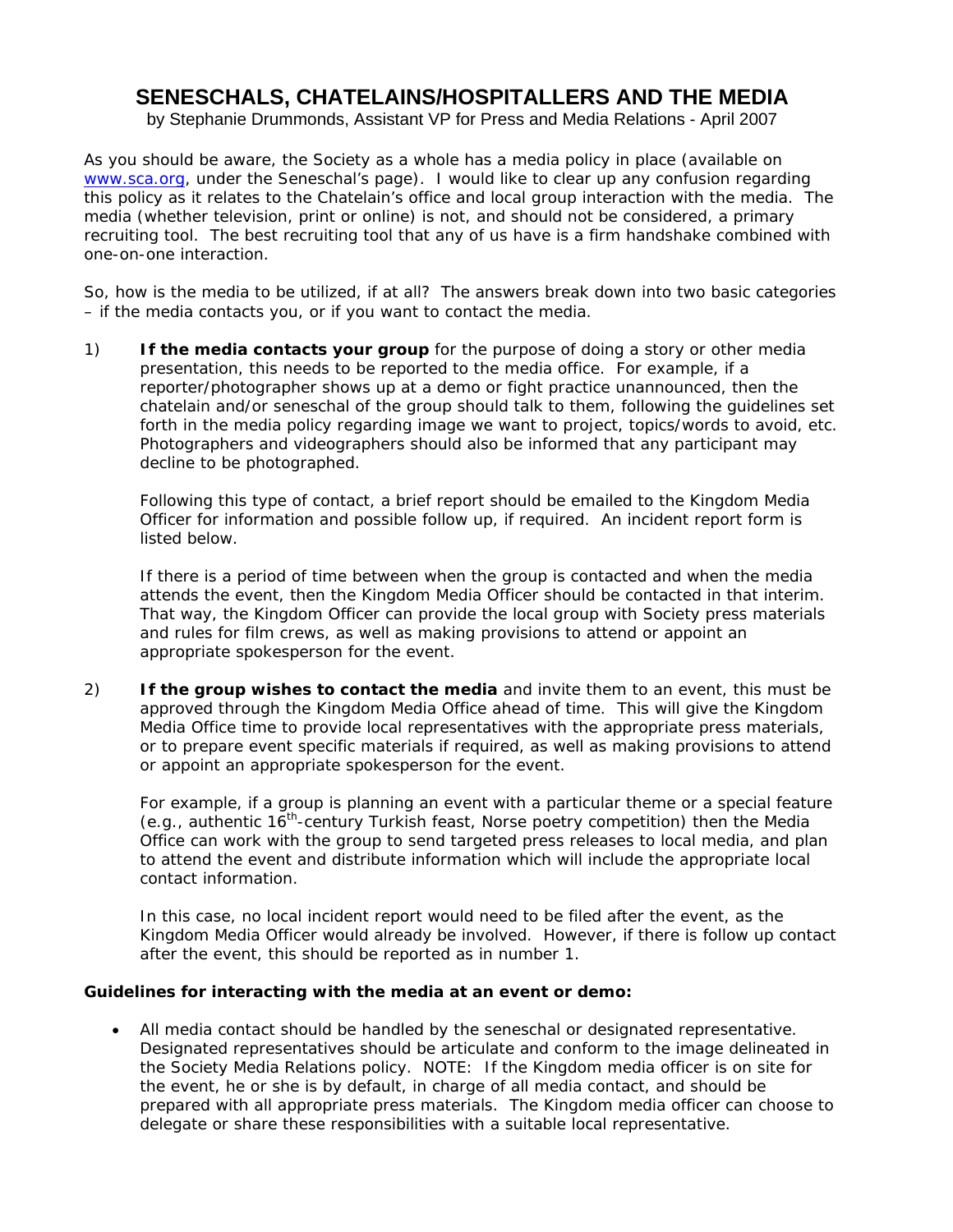- When the media arrives, the designated representative should be waiting to the greet them. Introduce yourself, using modern names, and give them a brief introduction to the Society. Give them the prepared press materials (either the general press release or a targeted one if it has been created). Include local contact and meeting information with this information. If the media is from television, please have on hand the Society rules for film crews.
- If the media has been invited to an event, it is the responsibility of the seneschal and event steward to make certain that the event staff is briefed in advance and knows who the designated media contact for the event will be. Conversely, if the Kingdom Media Officer is in attendance, he or she should alert the event staff of their presence and preparedness to handle the media. It is also a good idea to alert any royalty attending the event that the media are expected.
- Guide the press through their interactions. Focus on positive aspects of the Society and use caution in what you say, using the press materials and media policy as a guide for talking points and topics/words to avoid. Remember, anyone can be misquoted.
- Stress safety. This can be done in discussions by explanation that SCA combat is a martial art form which requires training and skill, and has strictly monitored equipment standards, and routine safety inspections for all participants. This can also be done in practice, by making sure that all spectators, whether media or general public, are protected from any combat areas.
- It is also a good idea to stress the courtesy and chivalry aspects of the SCA. One of the best ways to do this is by treating the media, and demo spectators, as courteously as we strive to treat one another.
- 3) **National Media**: If any national media outlet, such as a cable television channel, news program, prime time television show, or filmmaker, contacts a local group, they should NEVER be dealt with at a local level. These contacts should be referred to the Kingdom Media Officer immediately, and will more than likely be dealt with at a Society level.
- 4) **Community Calendars:** Many local media outlets, either television or newspaper, have a free calendar for listing community events, either in the paper itself or on its website. There are also some local community-oriented event sites which are not attached to any particular media outlet. If the group wishes to place this sort of announcement for a demo, as a way of attracting greater attendance from the public, this is permissible with courtesy notification to the Kingdom Media Officer. However, it is not recommended to place such announcements for events. If too many people respond to the announcement, a large number of spectators looking to be entertained could easily overload the capacity of the event site or disrupt the event schedule.

A sample announcement is below:

Who: Society for Creative Anachronism, Shire/Barony/March of XYZ What: Demo at the Spring Art Fair Where: (recommend you include the entire mailing address, including zip code for the location) When: Contact for More Information: (Phone and/or email of seneschal/ chatelain), local and Society websites

You should include a brief explanation of the Society, such as: